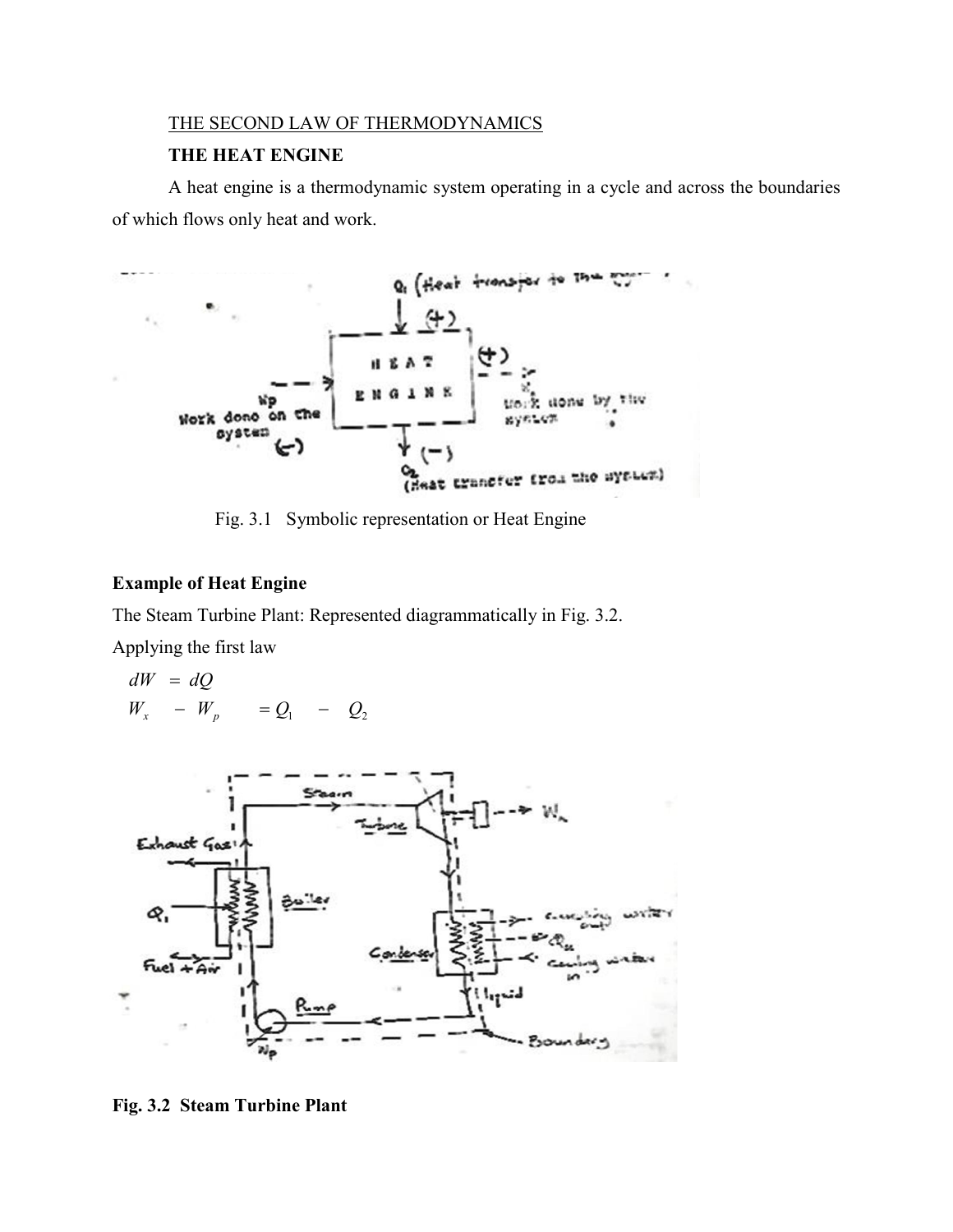3.1.2 **Closed system gas Turbine plant:** Represented diagrammatically by Fig. 3.3.



**Fig 3.3 Close System Gas Turbine Plant**

$$
W_x - W_c = Q_1 - Q_2
$$

The open system gas turbine plant and the reciprocating types of internal combustion engine have fuel and air mixture crossing their boundaries and so are not heat engine.

## **HEAT ENGINE PERFORMANCE**

The greater the proportion of heat supplied that is converted to work the better is the engine.

The ratio 
$$
\frac{(net \ work \ output)}{(heat \ sup \ pile d)}
$$
 is termed the cycle efficiency denoted by  $\eta = \frac{W_x - W_p}{Q_1}$  where  $Q_1$  is heat supplied per mass of the system is work done per mass by the system  $W_p$  is work done per mass on the system.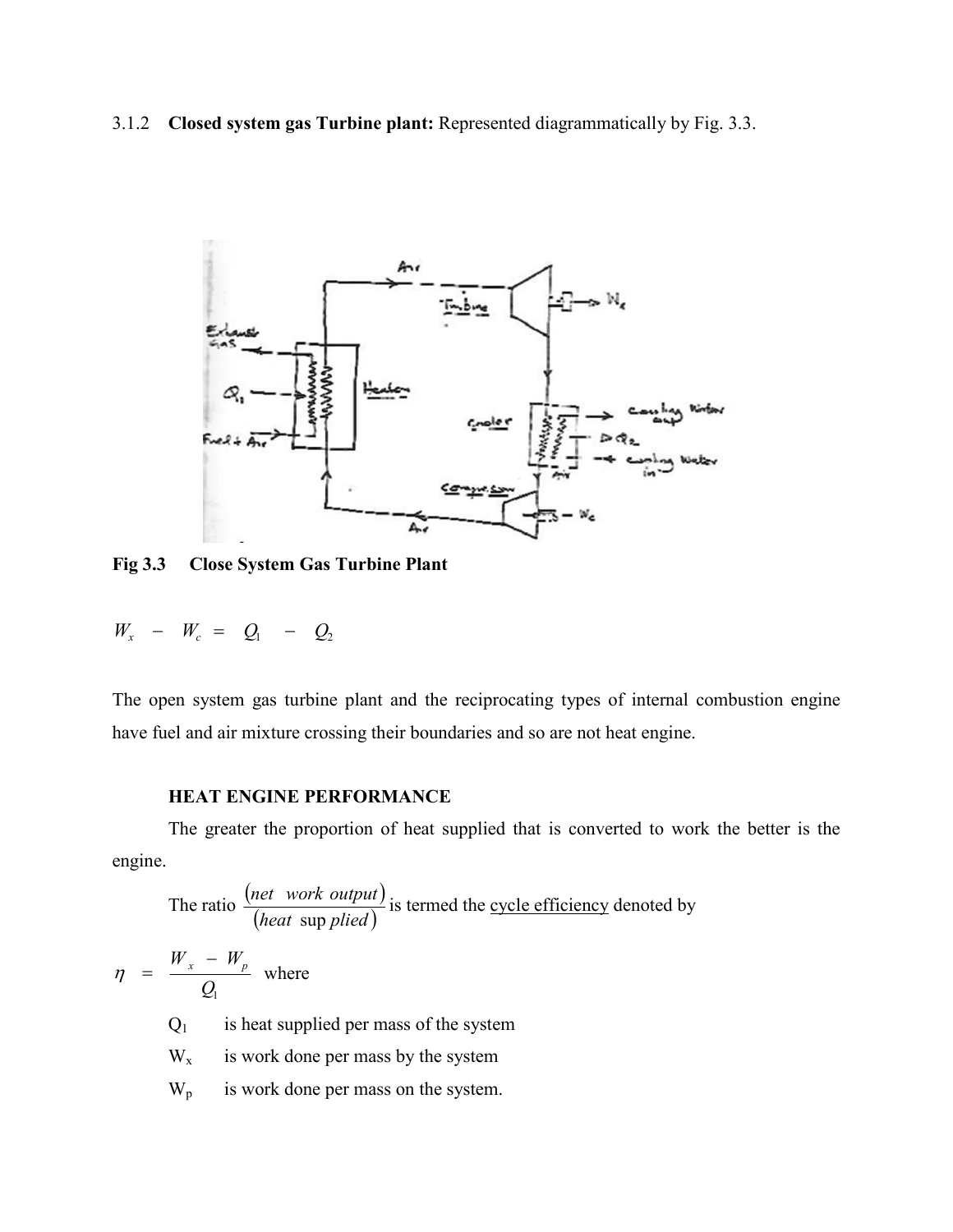If  $Q_2$  is heat rejected per mass by the system, by the first law

$$
Q_1 - Q_2 = W_x - W_p
$$
  

$$
\therefore \eta = \frac{Q_1 - Q_2}{Q_1} = 1 - \frac{Q_2}{Q_1}
$$

This shows that the cycle efficiency will be unity (i.e. 100%) if  $Q_2 = 0$ . That is,  $Q_2 = 0$  there will be 100% conversion of heat into work.

### **Heat Reservoir: Heat Source and Heat Sink**

The term heat reservoir (or reservoir) is used in thermodynamics to mean a heat source or heat sink of uniform temperature and of infinite capacity such that unlimited quality of heat can flow across its boundary without changing its temperature.

When heat flow is at a high temperature, it is referred to a hot reservoir and when heat flow is at a low temperature, it is referred to as a cold reservoir.

### **STATEMENT OF THE SECOND LAW OF THERMODYNAMTICS**

It is impossible to construct an engine which will work in a complete cycle and produce no effect, except to raise a weight and exchange heat with a single reservoir.

The first law of thermodynamics shows that net work cannot be produced during a cycle without some supply of heat. The second law emphasizes the fact that some heat must always be rejected during the cycle, i.e. the net work must be less than the heat supplied.

#### **PERPETUAL MOTION MACHINES**

Any machine which creates its own energy is called a perpetual motion machine of the first kind (PMM 1). Such a machine contradicts the first law since the first law rejects the possibility of creating or destroying energy. Similarly, any machine which produces work continuously while exchanging heat with only a single reservoir is know as perpetual motion machine of the second kind (PMM 2). This machine contradicts the second law. From the foregoing both propositions are impossible.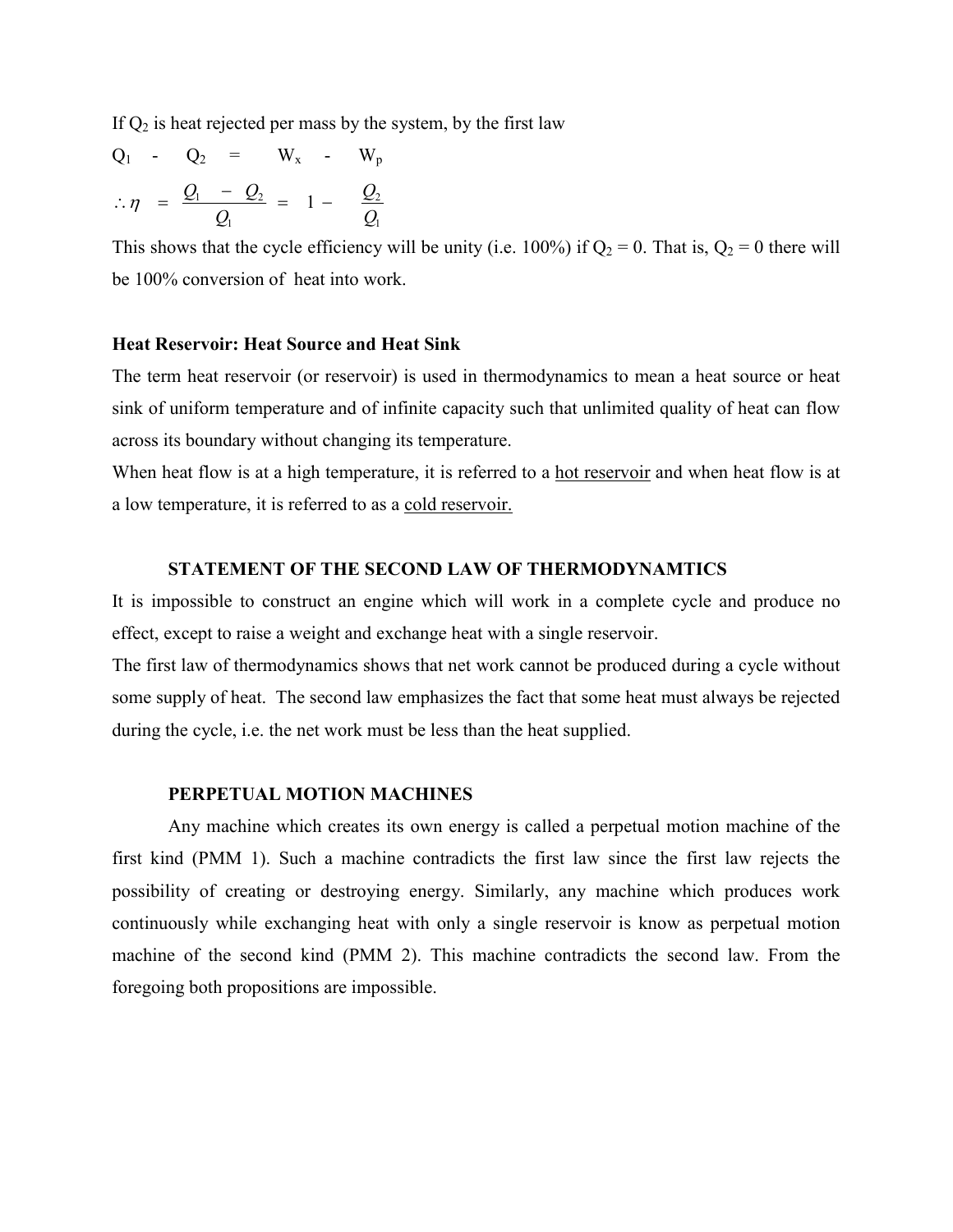

If the second law were not true it would have been possible

- a. To drive a ship across the ocean by taking heat from the ocean.
- b. To run a power station by extracting heat from the surrounding air.

There is nothing in the first law to say that the above projects are not possible (interchange between heat and work). The projects are, however, impossible and so the second law must be true. There is not natural sink of heat at a lower temperature than the atmosphere or ocean.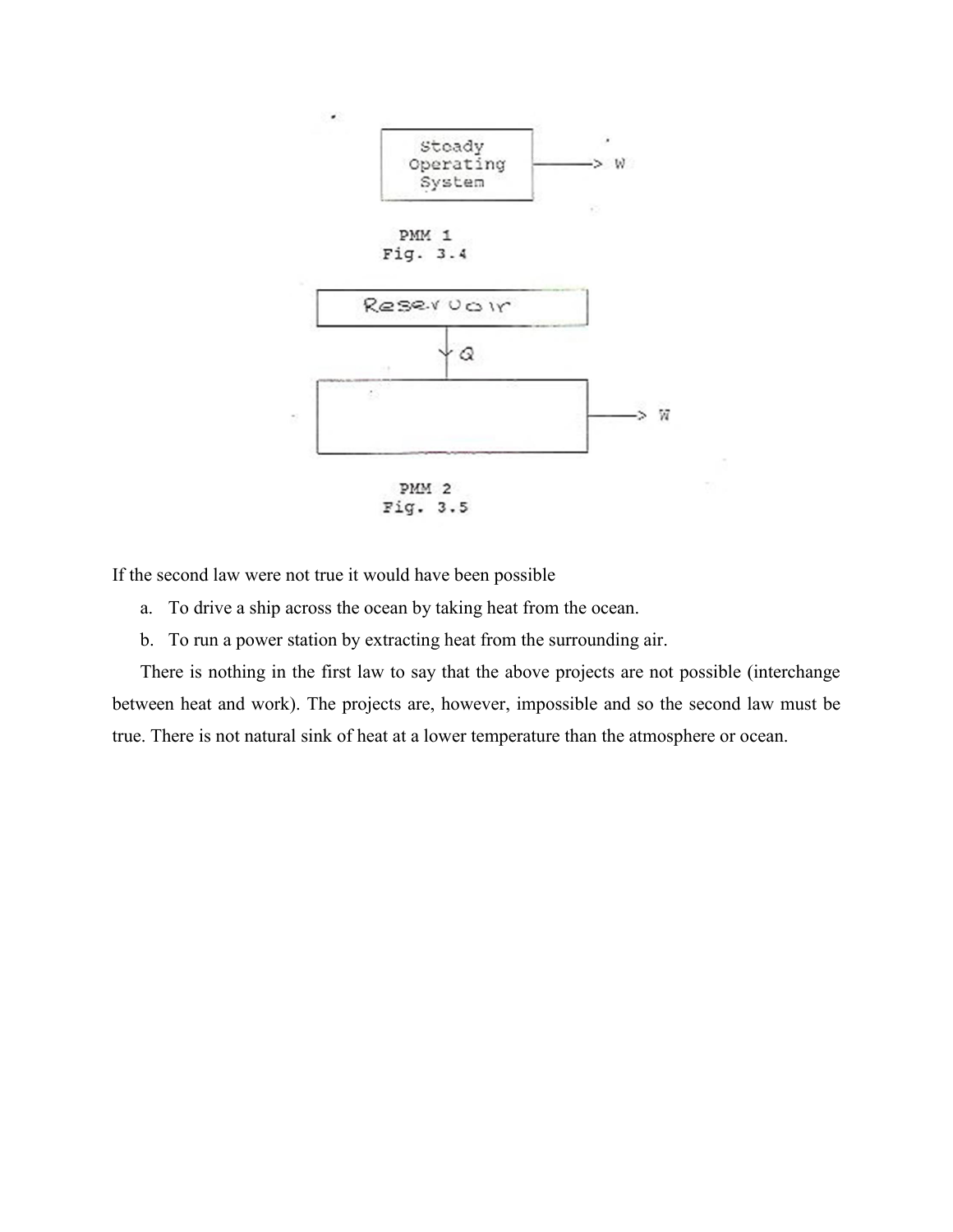### **DIRECT AND REVERSED HEAT ENGINES:**





Direct heat engine Reversed heat engine Produces net out-put of Directions of work and Work and heat from net heat flow is reversed

**Fig. 3.6 (A) Fig 3.6 (B)**

Input of heat. (Heat pump refrigerator)

Refrigerator withdraws heat at a lower temperature since its principal purpose is the extraction of heat from a cold space.

Heat pump. The principal purpose of the heat pump is to supply heat to the hot space.

The Coefficient o performance of Refrigerators and Heat Pumps:

The coefficient of performance of a refrigerator (known as the performance energy ratio  $\beta_{ref}$  is

defined as

*Work ply* sup *Heat Transfer at Lower Temperature*

$$
\beta_{ref} = \frac{Q_2}{W} \qquad \text{where Q}_2 = \text{heat extracted}
$$

The coefficient of performance of a heat pump (performance energy ratio)  $\beta_{\scriptscriptstyle{hn}}$  is defined as

*Work Supply Heat Transfer at HigherTemperature*

$$
\beta_{hp} \;\; = \frac{\mathcal{Q}_{\text{\tiny{l}}}}{W}
$$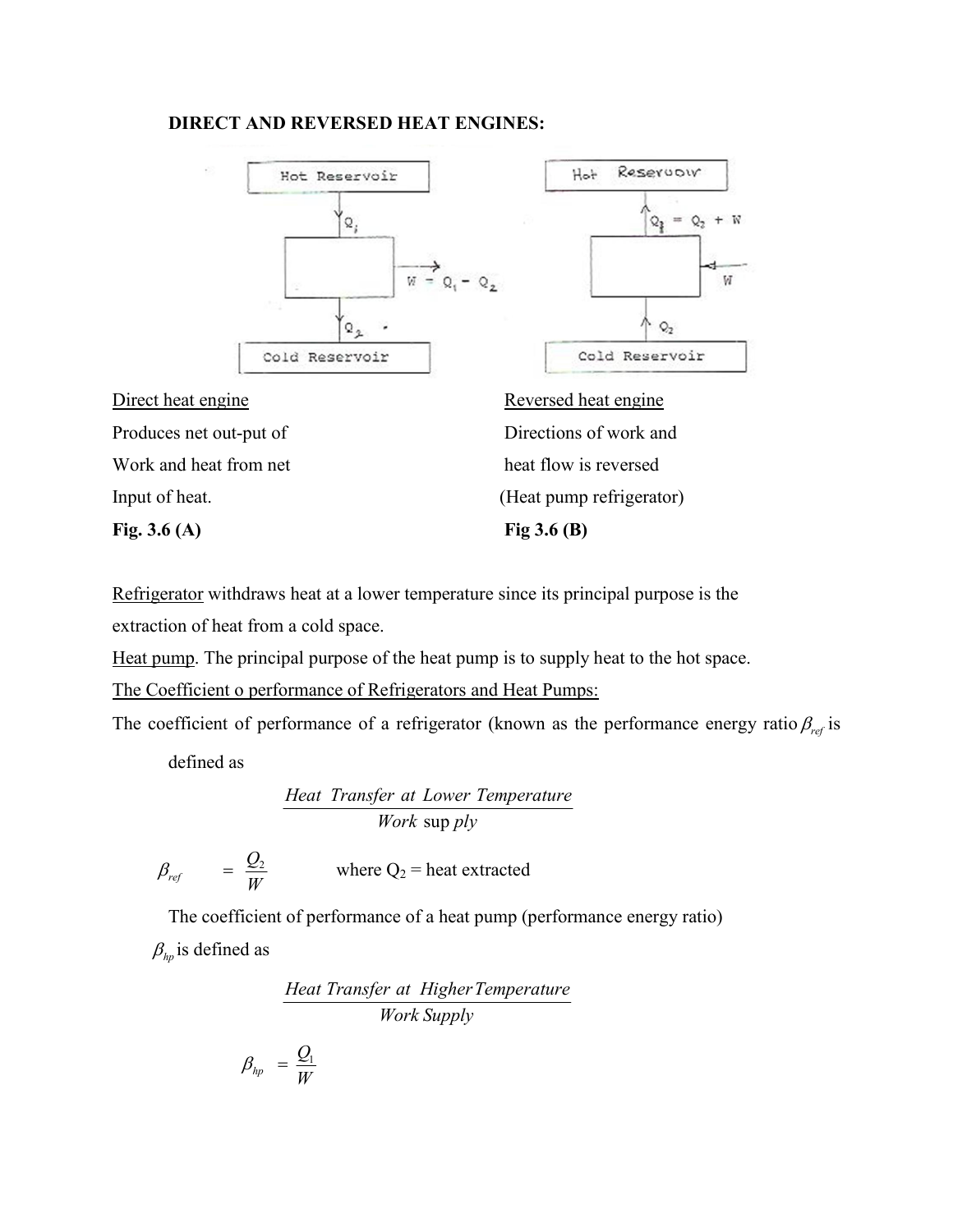The relation between these two coefficients of performance can be established by applying the first law.

$$
Q_1 - Q_2 = W
$$
  
\n
$$
Q_1 = W + Q_2
$$
  
\n
$$
\beta_{hp} = \frac{Q_1}{W} = \frac{W + Q_2}{W} = 1 + \frac{Q_2}{W} = 1 + \beta_{ref}
$$
  
\n
$$
\beta_{hp} = 1 + \beta_{ref}
$$

# **PRACTICE QUESTIONS**

1. The work done on a reversed heat engine is 100kg whilst the heat transfer to the engine from the low temperature is 300kJ. Determine the heat transfer to the high temperature reservoir and the COP as a refrigerator and as a heat pump.(400kJ, 3, 4)

2. A heat pump picks up 1000kJ of heat from well water at  $10^{0}$ C and discharges 3000kJ of heat to a building to maintain it at  $20^{\circ}$ C. What is the COP of the heat pump? What is the minimum required cycle net work? (1.5, 2000kJ)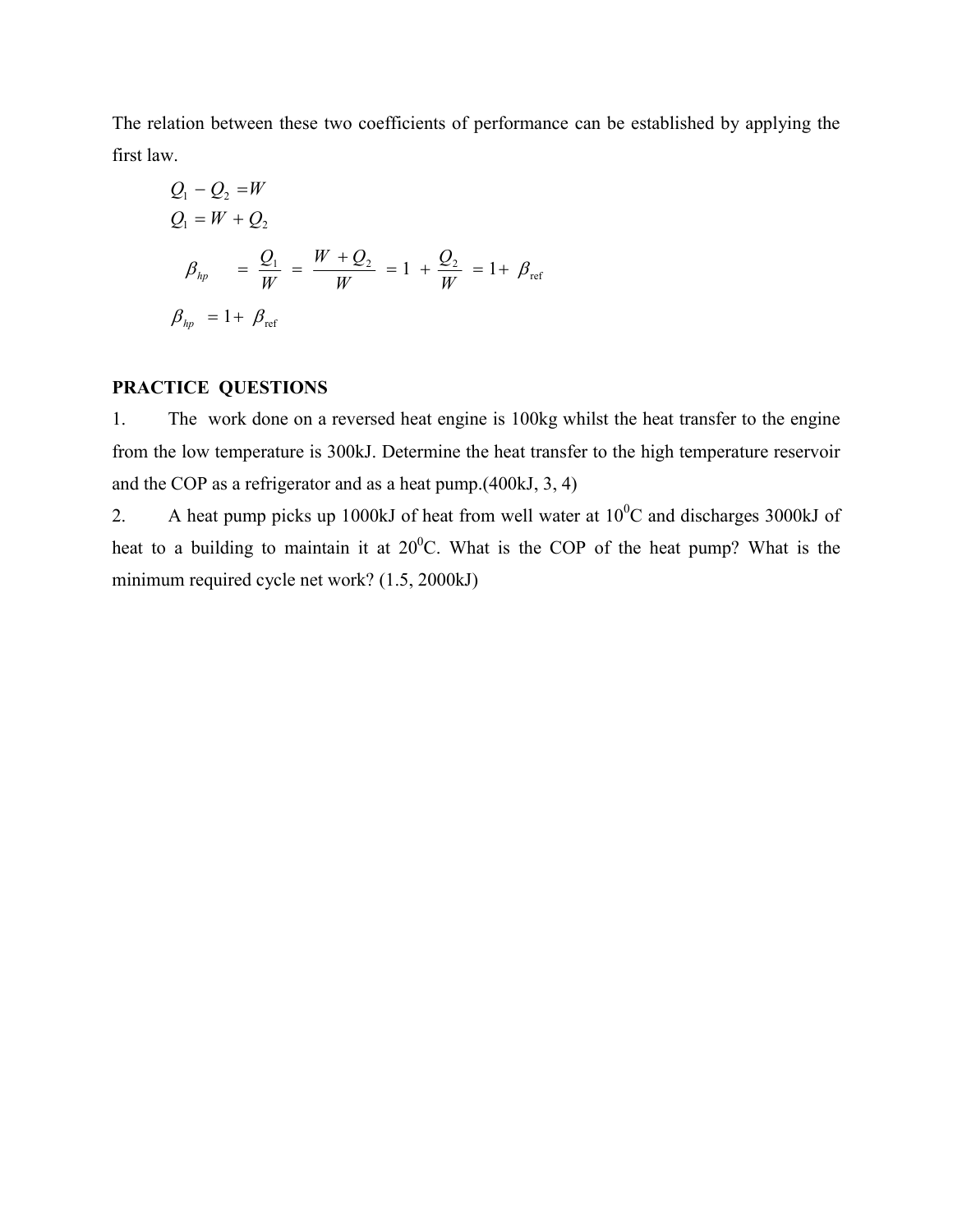## 4.0 **ENTROPY**

From thermo temp. Scale 2 2 1 1 *T q T*  $\frac{q_1}{q_2} = \frac{q_2}{q_1}$  numerically 2 2 1 1 *T q T*  $\frac{q_1}{q_2} = \frac{q_2}{q_1}$  Algebraically *q*

$$
\therefore \quad \frac{q_1}{T_1} = \frac{q_2}{T_2} = 0
$$

i.e. summation of ratio of heat transfer to absolute temp. in reversible  $cycle = 0$ two property diagram for any Reversible cycle may be replaced by elemental Carnot cycle



Thus, for any reversible cycle;

$$
\oint \frac{\delta q_r}{T} = 0
$$

But  $\frac{(q_R)}{T}$  = 0 is *T*  $\frac{q_R}{T}$  = 0 *is* a property = entropy = S

Note: 
$$
\frac{Non - property}{property} = property
$$

For a reversible process,

$$
\oint \frac{\delta q_r}{T} = \Delta S
$$

In any adiabatic process,  $(\delta q)_{ad} = 0$ 

In any reversible adiabatic process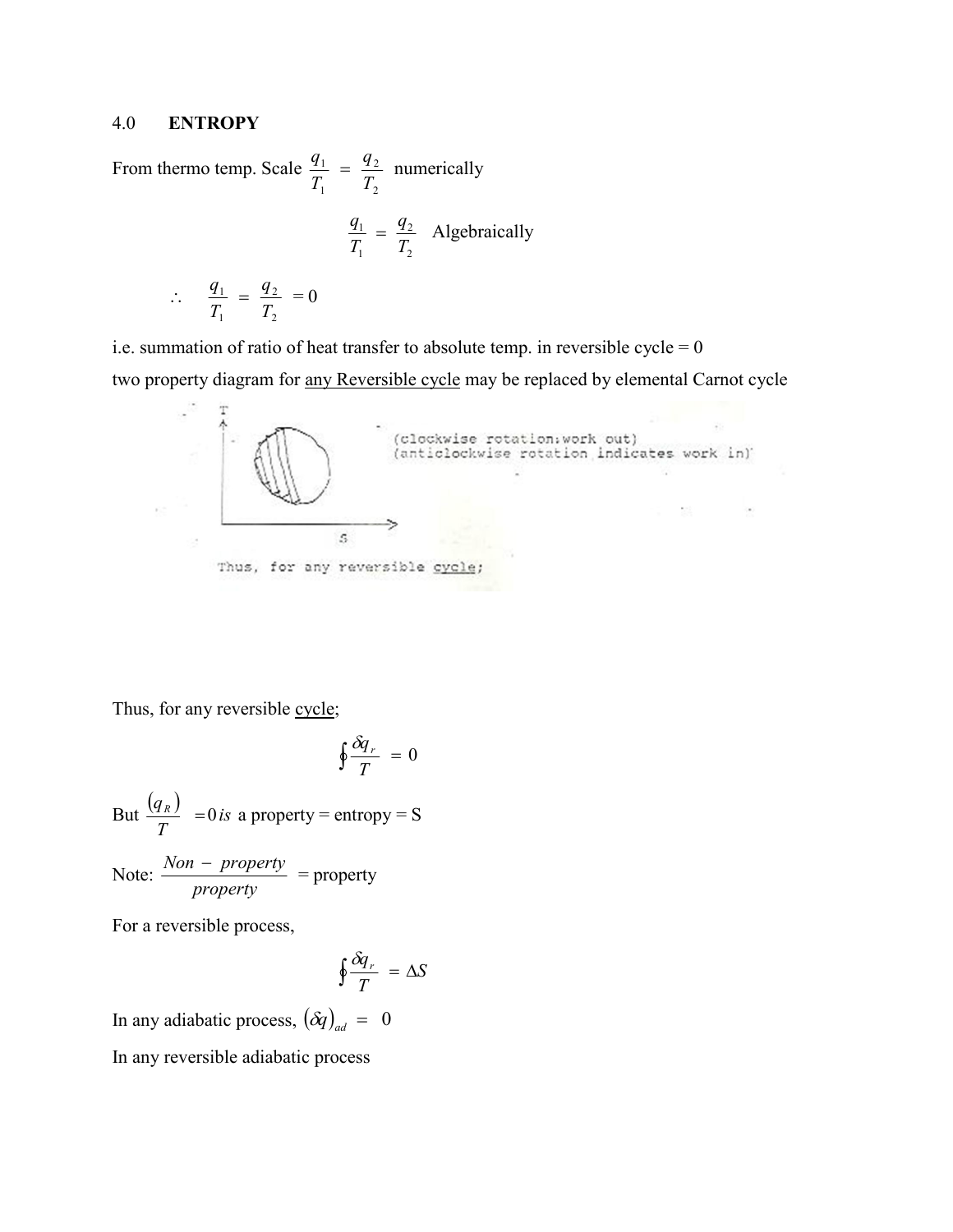$$
\left(\frac{\sigma q_{R}}{T}\right)_{ad} = 0
$$

*Isentroppic*

$$
Q_R = Tds =
$$
area under T-S curve



For an <u>irreversible</u> cycle,  $\eta_1 > \eta_R$ 

$$
\left(1-\frac{q_2}{q_1}\right) < \left(1-\frac{T_2}{T_1}\right)
$$

Hence  $\frac{q_2}{q_1} > \frac{T_2}{T_1}$  and  $\frac{q_2}{T_1}$  numerically *T T q q* 1 2 1 2 1  $\frac{2}{ }$  >

Algebraically,

$$
\frac{q_1}{T_1} + \frac{q_2}{T_2} < 0
$$

$$
\therefore \oint \frac{\delta_q}{T} \leq 0
$$

[= 0 reversible ] Clausius [<0 irreversible] Inequality.

Path 132 
$$
\int_{1}^{2} \frac{\delta q_1}{T} = 0
$$
  
\nPath 241 
$$
\int_{1}^{2} \frac{\delta q_x}{T} = S_1 - S_2
$$
  
\nPath 13241 
$$
\int_{1}^{2} \frac{\delta q_1}{T}
$$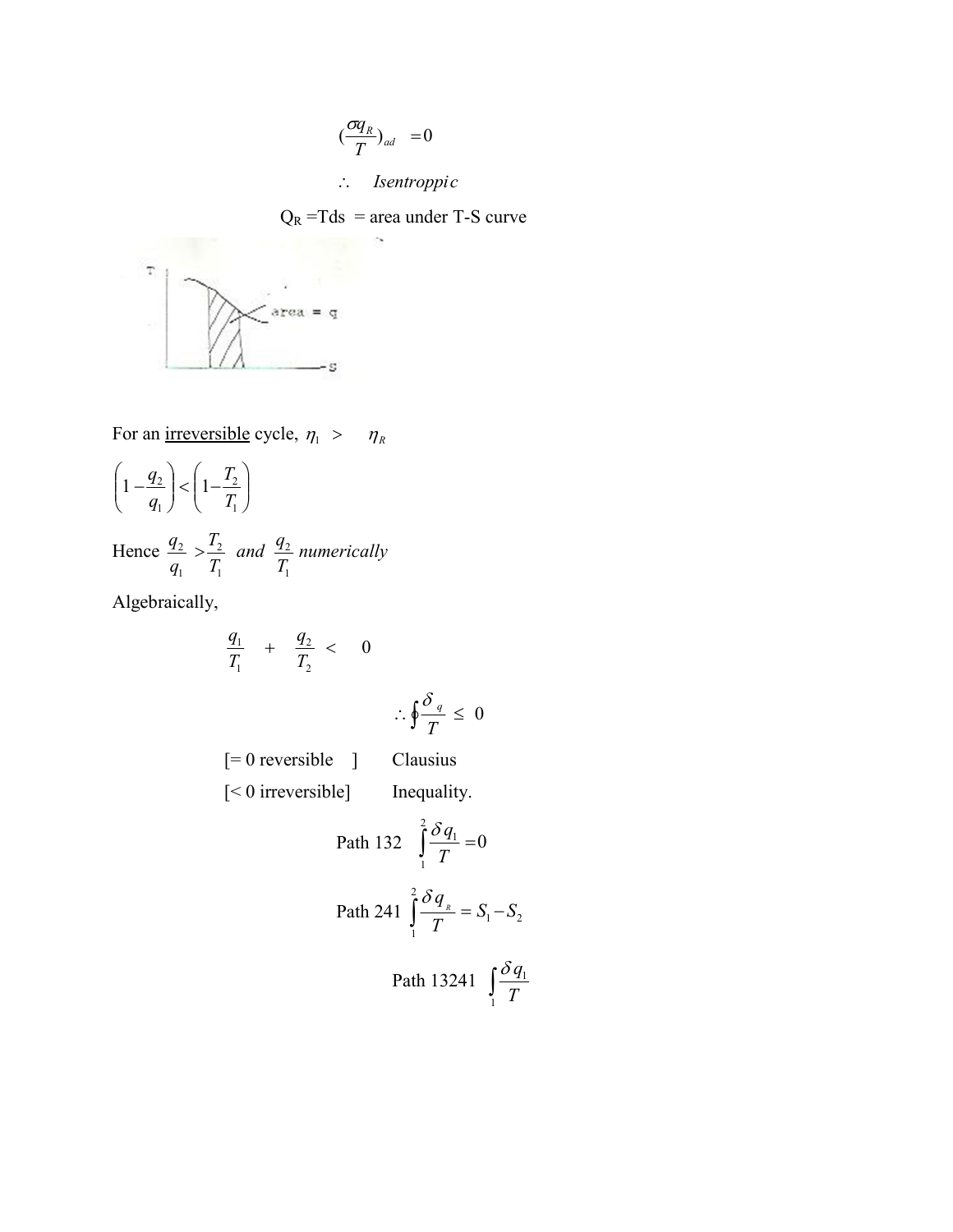$$
= \int_{1}^{2} \frac{\delta q_1}{T} + \int_{2}^{1} \frac{\delta q_R}{T}
$$
  
=  $(0 + S_1 - S_2) < 0$   
 $\therefore S_2 > S_1$ 



**Note:** If part of a cycle is irreversible, the whole cycle must be irreversible.

Irreversible adiabatic process incurs rise in entropy.

All Reversible adiabatic process incurs no rise in Entropy. Rise in S. if non – adiabatic, heat flow across boundary, and rise in S for system + environment e.g. heat flow q from system at  $T_1$  to environment at lower  $T<sub>o</sub>$ .

System: entropy loss, 
$$
= -\frac{q}{T_1}
$$
  
Environment entropy gain  $\frac{+q}{T_0}$ 

Since  $T_1 > T_0$ , gain  $>$  loss.

 $\therefore$   $\Delta s$  positive

A decrease in entropy can only be temporary and local with a greater increase elsewhere. There is no process that cannot be reversed if we accept a greater irreversibility elsewhere. Since entropy is a property (extensive)  $\Delta s$ . Same irrespective of path (rev. and irrev.) but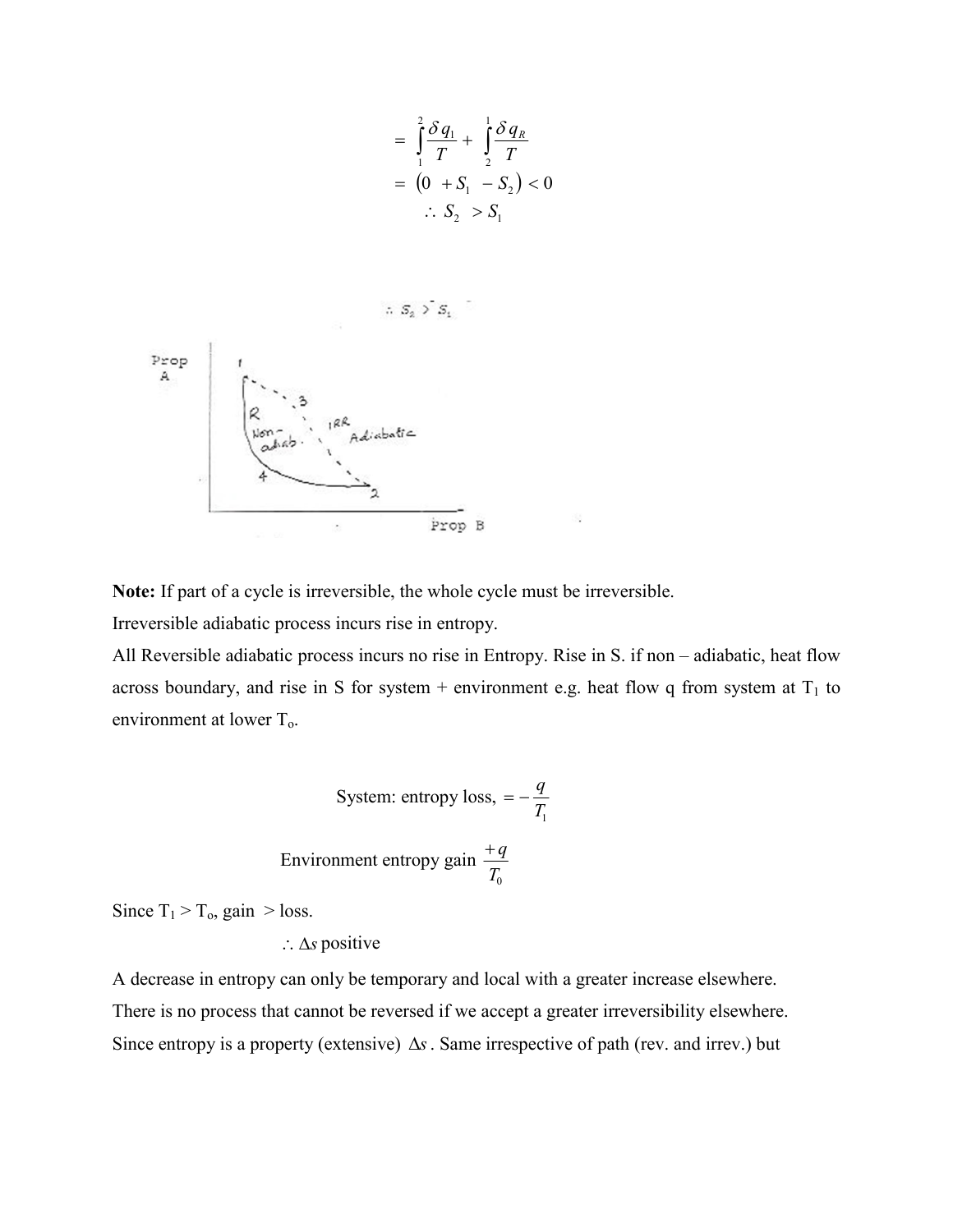$$
\Delta s = \int \frac{q_R}{T}
$$
  
=  $\int \frac{q_{actual}}{T}$  only in reversible case

One spontaneous tendency in nature is towards minimum energy.

Another spontaneous tendency in nature is towards maximum disorder (of motion or position) as in changes from solid to liquid, to gas, to gas at lower pressure to a larger number of molecules, mixing of different fluids, dissipation of energy by friction or viscosity

#### **Entropy is a measure of disorder**

In an adiabatic device, reversible (Reversible adiabatic) process is most efficient. Hence, is entropic efficiency  $\eta_s$  can be devised.

(N.B. a process efficiency not cycle effy.)

For work absorber (compressor or pump)

Isentropic Efficiency ( $\eta_s$ ) =  $\frac{isentropic \ work}{actual \ work} = \frac{W_s}{W_s}$ *actual work*  $\frac{isentropic \quad work}{\frac{1}{2}} = \frac{W_s}{W}$ 

For work producer (turbine)

$$
\eta_s = \frac{W}{W_s}
$$

For a flow device (nozzle)

$$
\eta_s = \frac{actual \ outlet E_k}{isentropic \ outlet E_k}
$$
  
( $E_2$  = Kinetic Energy)

c.f. in a slow moving device (large piston compressor) time for heat transfer

*isothermal ideal*

$$
\eta_{T} = \frac{W_{T}}{W}
$$

4.1 Third law states that "the entropy of a pure substance in its most stable/state approaches zero as the temperature approaches zero i.e.  $\lim S = 0$